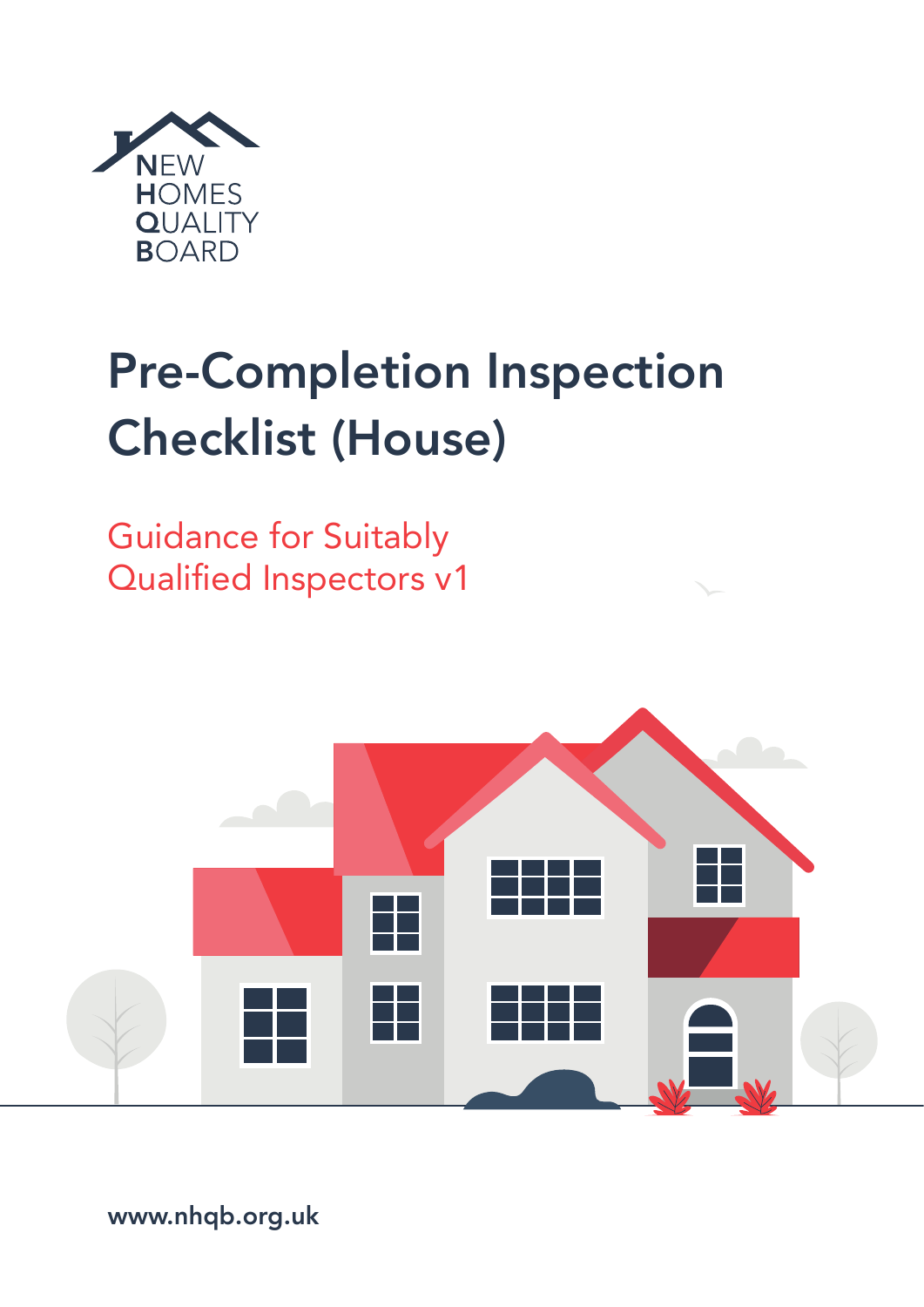

# INTRODUCTORY **NOTES**

This guidance is intended to inform a suitably qualified inspector in the execution of a Pre-Completion Inspection for the purpose of providing a new home customer with a finishing checklist ("the service").

This guidance provides details of the terms under which a suitably qualified inspector should provide the service.

An inspection of a property by a suitably qualified inspector should be non-disruptive and non-invasive and should assess fixtures, fittings and services by way of checks comparable with normal daily use.

It has been approved by an industry-wide technical working group in collaboration with the New Homes Quality Board (NHQB) and its availability is a requirement of the New Homes Quality Code.

Any suitably qualified inspector must comply with the following:

- Be a member of a recognized professional association experienced in surveying residential properties (e.g., RICS, RPSA, etc.) and which provides guidance on conducting Pre-Completion Inspections to its members
- Hold relevant and adequate Professional Indemnity Insurance.
- Only work within their competency.
- Use this agreed checklist for the inspection.

The Pre-Completion Inspection Checklist must include the following:

- Contact details of the suitably qualified inspector carrying out the inspection.
- A description of the property being inspected, including a means for the identification of the location of individual rooms referred to.
- A description of the service.
- Recording of any limitations to the inspection (e.g., weather conditions).
- Photographs and explanatory notes of all matters identified.
- An indication of the nature of any remedial works required.

It is permissible for this Checklist to be reproduced in an electronic or digital format; however, any such versions must not deviate from the checks specified.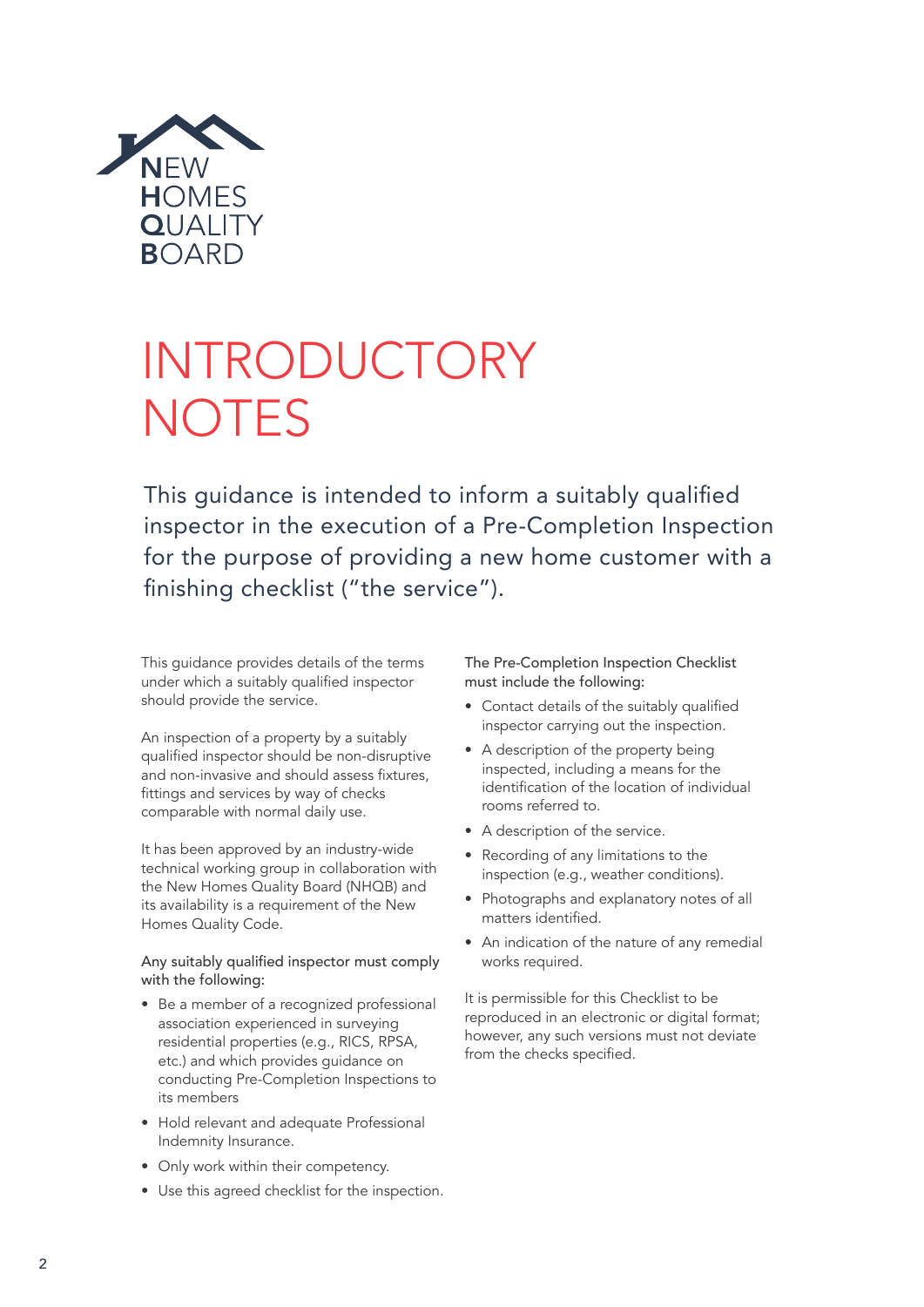This Checklist is split into internal and external requirements. The first pages confirm the required standards for each internal element of the new home. This is followed by a section for each room to be reviewed and any comments noted. The second section covers the requirements for external elements, along with space for comments to be noted.

The completed Checklist should be provided to the customer and also to the developer either electronically or in paper-based format as required.

The purpose of this Checklist is to assist the home building industry show a commitment to cooperation and transparency in delivering a high-quality standard to every new home. The customer can and should expect their home to be constructed to a high specification and that the approach to the home and surrounding area is safe on the day they move in. The home should be clean and ready for the customer to enjoy and live in safely from day one.

Inspectors should follow the guidance below when completing the inspection and where it isn't possible to comply with the guidance make reference to this limitation in the inspection notes:

- External walls should be inspected in daylight from a minimum distance of 10m.
- Internal ceiling, wall, paintwork finishes, mastic and sealing should be inspected in daylight from a minimum distance of 2m and not shining a light on the surface. Where no natural daylight is available, inspection should be carried out with a single light source.
- Cupboards, wardrobes, surfaces and fitted furniture (including kitchens and bathrooms) should be inspected in daylight from a distance of 0.5m.
- Glazing should be inspected in daylight from a minimum distance of 2m (laminated or toughened glass from 3m) and not shining a light on the surface, with fine scratches less than 25mm and bubbles or blisters if they are neither obtrusive or bunched, being acceptable.
- All checks on the property unless otherwise stated will be visual from the ground [in the case of exterior] or from internal floors [in the case of the interior].
- Loft spaces and eaves should only be checked where safely accessible to do so.

External common parts (where relevant) The Inspector should assume that the common parts include all areas beyond the confines of the subject property where there is no evidence to suggest the area is demised to a different property, and which are commonly included within a maintenance/ repair agreement associated with properties of a similar type.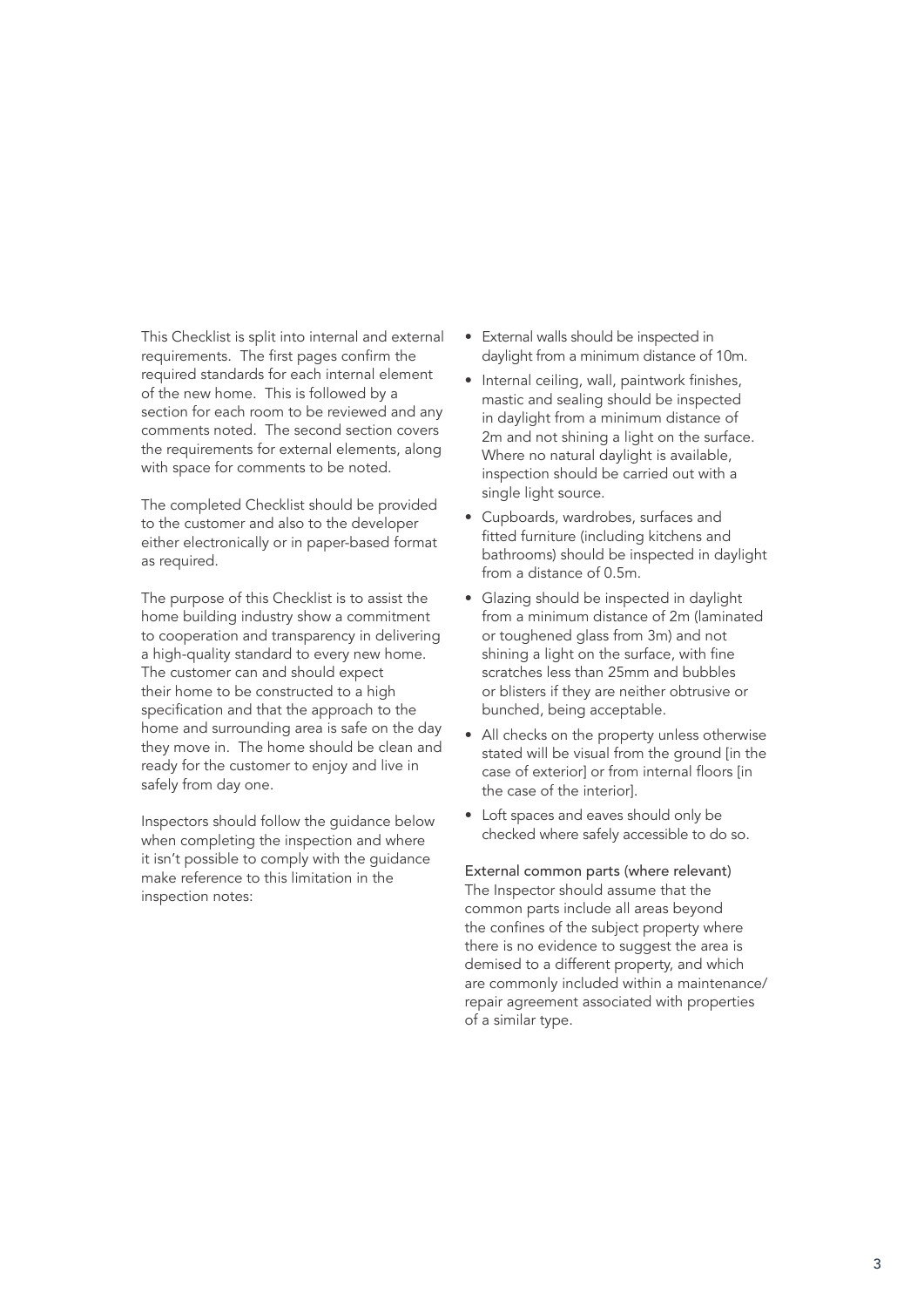| <b>Walls &amp; Ceilings</b>        |                                                                                                                                                                                                                                                                         |
|------------------------------------|-------------------------------------------------------------------------------------------------------------------------------------------------------------------------------------------------------------------------------------------------------------------------|
|                                    |                                                                                                                                                                                                                                                                         |
| <b>Plastering &amp; Dry Lining</b> | Joints not visible, reasonably uniform, and free from, shrinkage, popped screws,<br>imperfections, visibly flat and plumb. Jointing tape fully covered.<br>Minor imperfections and textural differences may be present, especially around lights<br>and other fittings. |
| <b>Finishes</b>                    | Paint evenly applied and free from runs or prominent brush marks.<br>Paint splashes not visible on switches sockets etc.                                                                                                                                                |

#### Floors

Reasonably level and free from excessive noise / creaks when traversed. Patterns and joints reasonably square with the walls. Tiled/timber/laminate finishes square to walls, except by design, with consistent spacing. Carpets free from defects, fault lines, ripples, lumps and bumps, and neatly fitted with door threshold bars installed where required.

| Loft           |                                                                                                                                          |
|----------------|------------------------------------------------------------------------------------------------------------------------------------------|
| Hatch          | Operating freely, undamaged, securely fixed                                                                                              |
| Ladder         | If fitted, stable and properly fixed                                                                                                     |
| Felt           | Even and free from damage. Overlapped and fixed around junctions and valleys                                                             |
| Ducting        | Complete runs fixed at both ends. Free from excessive loops and folds.                                                                   |
| Insulation     | Evenly laid.                                                                                                                             |
| Cable & Wires  | Properly secured.                                                                                                                        |
| <b>Timbers</b> | Evenly spaced and securely fixed. Undamaged and free from cracks, twisting or<br>distortion with visible bracing and strapping in place. |

#### Windows

Handles, stays and catches operating and fitted square. Opens/closes without fouling. Undamaged and with consistent, even finish. Free from obtrusive or bunched bubbles, particles, blisters, and other optical defects. Reveals square with even heads and sills. Frames undistorted and plumb. Suitable seal around perimeter. Keys present.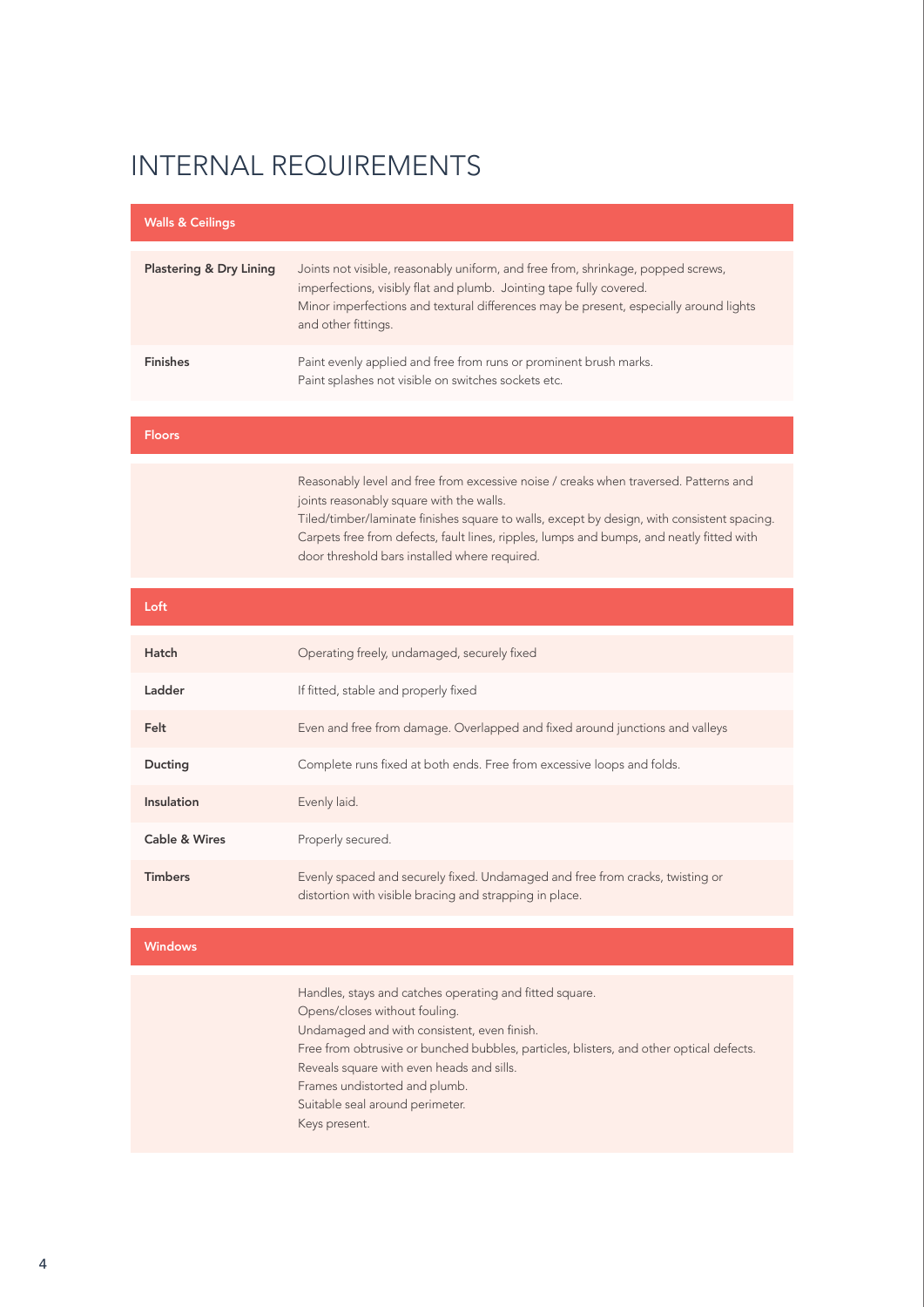| Joinery                 |                                                                                                                                                                                                                                                                                                                                                                                                                                                                                  |
|-------------------------|----------------------------------------------------------------------------------------------------------------------------------------------------------------------------------------------------------------------------------------------------------------------------------------------------------------------------------------------------------------------------------------------------------------------------------------------------------------------------------|
| <b>Skirting</b>         | Uniform finish with consistent gap to floors, max 5mm. Joints to present a continuous<br>surface allowing for normal shrinkage.                                                                                                                                                                                                                                                                                                                                                  |
| <b>Stairs</b>           | Strings to have consistent fit and finish, free from protrusions. Quadrant (if fitted)<br>secure and consistent.                                                                                                                                                                                                                                                                                                                                                                 |
|                         | Treads and risers to be even, securely fixed with no movement or excessive noise /<br>creaks, free from nails.<br>Newels and handrails to have min 25mm between handrail and wall, secure and<br>plumb, smooth finish without unusual projections.                                                                                                                                                                                                                               |
|                         |                                                                                                                                                                                                                                                                                                                                                                                                                                                                                  |
| <b>Doors</b>            |                                                                                                                                                                                                                                                                                                                                                                                                                                                                                  |
|                         | Locks, handles, door furniture and catches operating, undamaged and fitted square.<br>Opens/closes without fouling. Undamaged and with consistent, even finish. Reveals<br>square with even heads and sills. Frames undistorted and plumb. Suitable seal around<br>perimeter. Draft excluders fitted as required and keys present.                                                                                                                                               |
|                         |                                                                                                                                                                                                                                                                                                                                                                                                                                                                                  |
| <b>Fitted Joinery</b>   |                                                                                                                                                                                                                                                                                                                                                                                                                                                                                  |
| Cupboards               | Securely fixed, visually aligned and level with uniform gaps which allow for floor<br>covering. Opens/closes without fouling.<br>Locks, handles, door furniture and catches operating, undamaged and fitted square.<br>Matching finish and free from conspicuous abrasions and scratches [when viewed from 0.5m].<br>Shelves (where applicable) fitted and secure.                                                                                                               |
| Wardrobes               | Securely fixed, visually aligned and level with uniform gaps which allow for floor<br>covering. Opens/closes without fouling.<br>Locks, handles, door furniture and catches operating, undamaged and fitted square.<br>Matching finish and free from conspicuous abrasions and scratches [when viewed from 0.5m].<br>Shelves (where applicable) fitted and secure.                                                                                                               |
| <b>Drawers</b>          | Securely fixed, visually aligned and level with uniform gaps. Opens/closes without<br>fouling and self closes (where applicable).<br>Locks, handles and draw furniture operating, undamaged and fitted square.<br>Matching finish and free from conspicuous abrasions and scratches [when viewed from 0.5m].<br>Dividers/liners (where applicable) fitted and secure.                                                                                                            |
| <b>Plinths</b>          | Securely fixed, visually aligned and level with uniform gaps.<br>Matching finish and free from conspicuous abrasions and scratches [when viewed from 0.5m].<br>Illuminations working where applicable.                                                                                                                                                                                                                                                                           |
| <b>Kitchen Fittings</b> | Securely fixed, visually aligned and level with uniform gaps which allow for floor<br>covering where applicable. Opens/closes without fouling.<br>Locks, handles, door furniture and catches operating, undamaged and fitted square.<br>Matching finish and free from conspicuous abrasions and scratches [when viewed from 0.5m].<br>Shelves (where applicable) fitted, secure and operating where articulated.<br>Drawer dividers/liners (where applicable) fitted and secure. |

Illuminations working where applicable.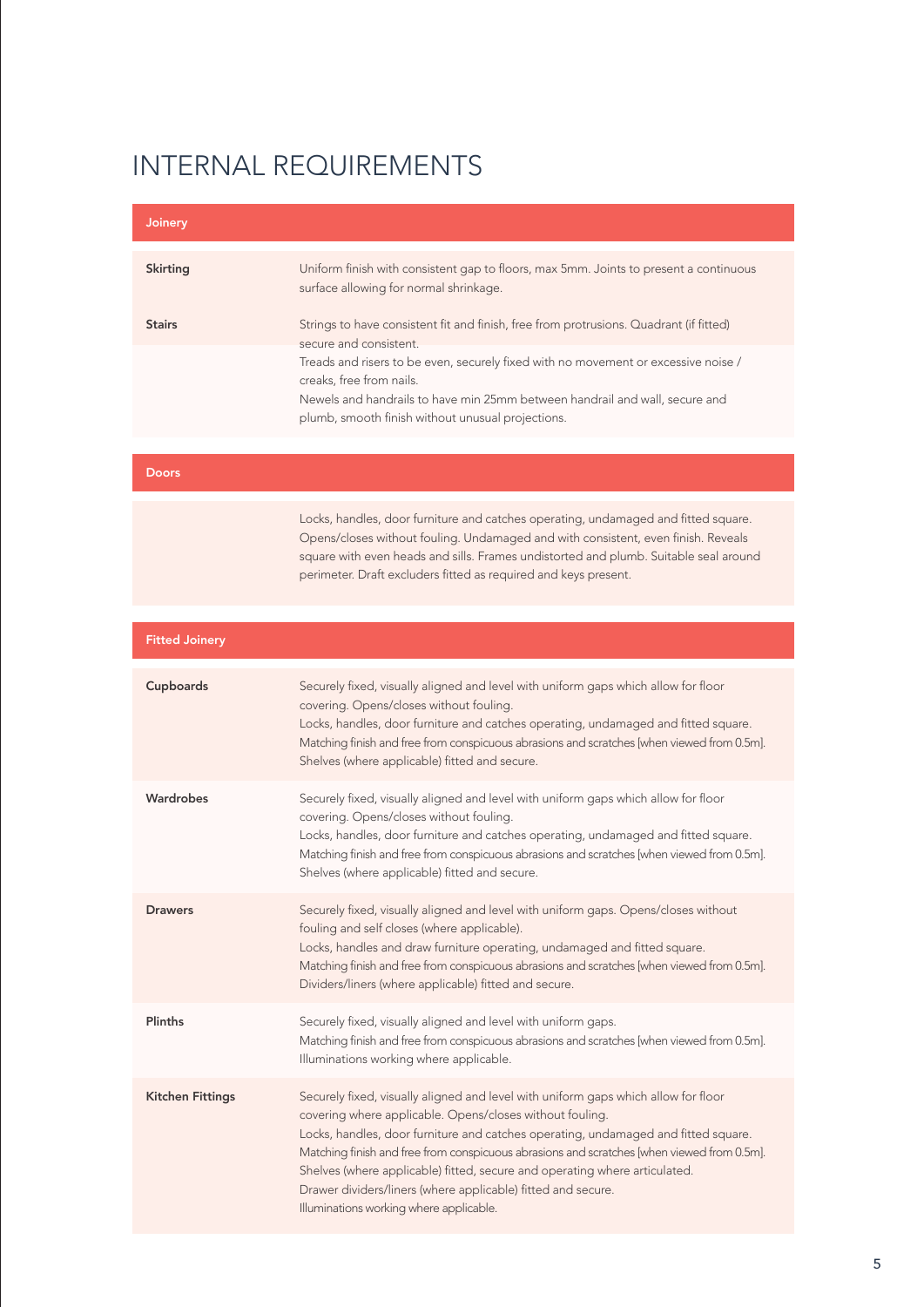| Glazing                     |                                                                                                                                                                                                                                                                                                                                                                                                                                                                                                                                                                                                                                                                                                                                                                          |
|-----------------------------|--------------------------------------------------------------------------------------------------------------------------------------------------------------------------------------------------------------------------------------------------------------------------------------------------------------------------------------------------------------------------------------------------------------------------------------------------------------------------------------------------------------------------------------------------------------------------------------------------------------------------------------------------------------------------------------------------------------------------------------------------------------------------|
|                             | Free from obtrusive bubbles, blisters, hairlines, blobs, fine scratches, particles.<br>Safety glazing mark if in critical location i.e., low level and next to doors.                                                                                                                                                                                                                                                                                                                                                                                                                                                                                                                                                                                                    |
| <b>Tiles</b>                |                                                                                                                                                                                                                                                                                                                                                                                                                                                                                                                                                                                                                                                                                                                                                                          |
|                             | Complete and free from cracks and scratches. Joints consistent, straight and in<br>alignment unless by design. Joints and patterns square to walls, floors, and ceilings,<br>unless by design. Grout lines well filled with no voids and mastic seals to wet areas neat,<br>tidy and consistent.                                                                                                                                                                                                                                                                                                                                                                                                                                                                         |
| <b>Sanitary Wear</b>        |                                                                                                                                                                                                                                                                                                                                                                                                                                                                                                                                                                                                                                                                                                                                                                          |
| <b>Baths</b>                | Except by design, all fittings securely fixed with pipes hidden and free from obvious<br>damage.<br>All checked for normal operation, adequate water flow, availability of hot/cold.<br>Free from any unusual noise.<br>Visibly aligned and level / plumb.<br>Wet junctions, where accessible by design, with complete seals, having a consistent,<br>compact, neat and tidy finish. All wet joints visibly free from leaks.<br>Over bath shower screens to be clean, and securely fixed with neat silicone sealant in<br>place.<br>Bath filled to overflow, free from movement and unusual noises.<br>Drainage effective and free from gurgling or back-up.<br>Fittings free from conspicuous abrasions, scratches, and chips.<br>Plugs and chains operating correctly. |
| <b>Shower Trays</b>         | Free from conspicuous abrasions, scratches, and chips.<br>Securely fixed with neat silicone sealant in place.<br>Shower run to check overflow, free from movement and unusual noises.<br>Drainage effective and free from gurgling or back-up.                                                                                                                                                                                                                                                                                                                                                                                                                                                                                                                           |
| <b>Cubicles / Wet Rooms</b> | Screens to be clean, and securely fixed with neat silicone sealant in place.<br>Drainage effective and free from gurgling or back-up.<br>Fittings free from conspicuous abrasions, scratches, and chips.                                                                                                                                                                                                                                                                                                                                                                                                                                                                                                                                                                 |
| <b>Basins</b>               | Except by design, all fittings securely fixed with pipes hidden and free from obvious<br>damage.<br>All checked for normal operation, adequate water flow, availability of hot/cold.<br>Note any pipe noise.<br>Visibly aligned, level and plumb.<br>Wet junctions, where accessible by design, with complete seals, having a consistent,<br>compact, neat and tidy finish. All wet joints visibly free from leaks.<br>Shower screens to be clean, and securely fixed with neat silicone sealant in place.<br>Basin filled to overflow, free from movement and unusual noises.<br>Drainage effective and free from gurgling or back-up.<br>Fittings free from conspicuous abrasions, scratches, and chips.<br>Plugs and chains operating correctly.                      |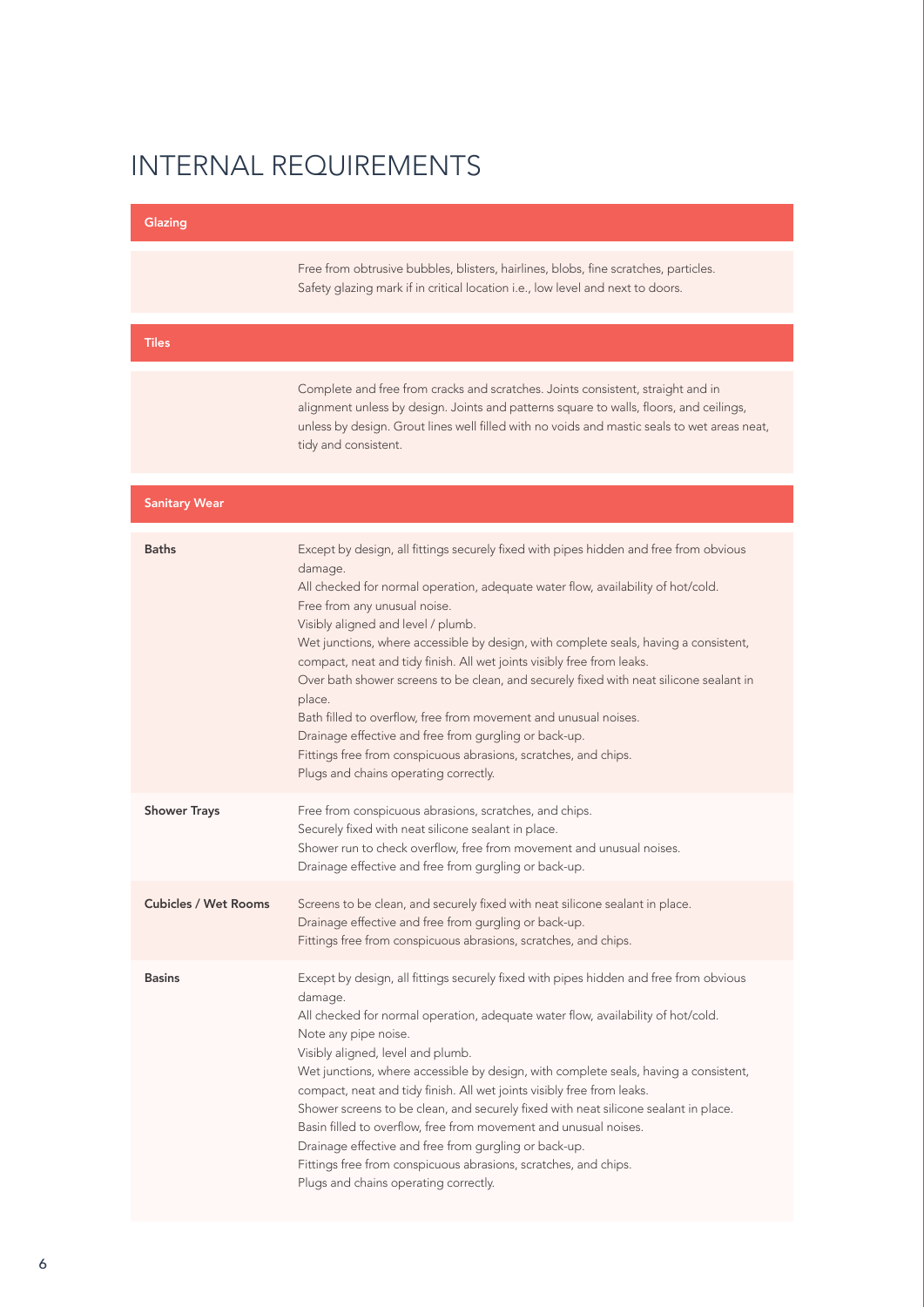| <b>Sanitary Wear (Cont)</b> |                                                                                                                                                                                                                                                                                                                                                                                                                                                                                                                                                            |
|-----------------------------|------------------------------------------------------------------------------------------------------------------------------------------------------------------------------------------------------------------------------------------------------------------------------------------------------------------------------------------------------------------------------------------------------------------------------------------------------------------------------------------------------------------------------------------------------------|
| <b>Taps &amp; Controls</b>  | Except by design, all fittings securely fixed with pipes hidden and free from obvious<br>damage.<br>All checked for normal operation, adequate water flow, availability of hot/cold.<br>Note any pipe noise.<br>Visibly aligned.<br>Wet junctions, where accessible by design, with complete seals, having a consistent,<br>compact, neat and tidy finish. All wet joints visibly free from leaks.<br>Securely fixed with neat seals in place.<br>Fittings free from conspicuous abrasions, scratches, and chips.<br>Plugs and chains operating correctly. |
| Pedestals                   | Securely fixed with pipes hidden and free from obvious damage.<br>Visibly aligned, level and plumb.<br>Neat seals/sealant in place.<br>Fittings free from conspicuous abrasions, scratches, and chips.                                                                                                                                                                                                                                                                                                                                                     |
| <b>Toilets &amp; Seats</b>  | Securely fixed with pipes hidden and free from obvious damage.<br>Visibly aligned, level and plumb.<br>Neat seals/sealant in place.<br>Fittings free from conspicuous abrasions, scratches, and chips.<br>Securely fitted toilet seat with functioning soft close where appropriate.                                                                                                                                                                                                                                                                       |
| <b>Shaving Points</b>       | Securely fixed and free from conspicuous abrasions, scratches, and chips.<br>Visibly aligned, level and square.<br>Neat seals/sealant in place.<br>Evidence of power supply.                                                                                                                                                                                                                                                                                                                                                                               |
| <b>Towel Rail</b>           | Wet junctions, where accessible by design, with complete seals, having a consistent,<br>compact, neat and tidy finish and free from obvious damage. All wet joints visibly free<br>from leaks.<br>Securely fixed and free from conspicuous abrasions, scratches, and chips.<br>Visibly aligned, level and square.<br>Finished decorations behind.                                                                                                                                                                                                          |

| Services |  |  |  |
|----------|--|--|--|
|          |  |  |  |

| Lights               | Bulbs present and working. Lamps and switches flush, securely fixed, clean and level<br>unless by design. |
|----------------------|-----------------------------------------------------------------------------------------------------------|
| Sockets              | Level and flush with wall and all sockets tested with plug tester.                                        |
| Wiring               | Neat and secure, where visible.                                                                           |
| <b>Consumer Unit</b> | Level, clean and labelled with blanks in place with no obvious gaps.                                      |
| <b>Extractors</b>    | Operating when light switched on and ensure switched on at spur. Grilles flush and<br>secure.             |
| Taps                 | Operating, free from leaks, correctly installed, secure and hot & cold operation the<br>right way round.  |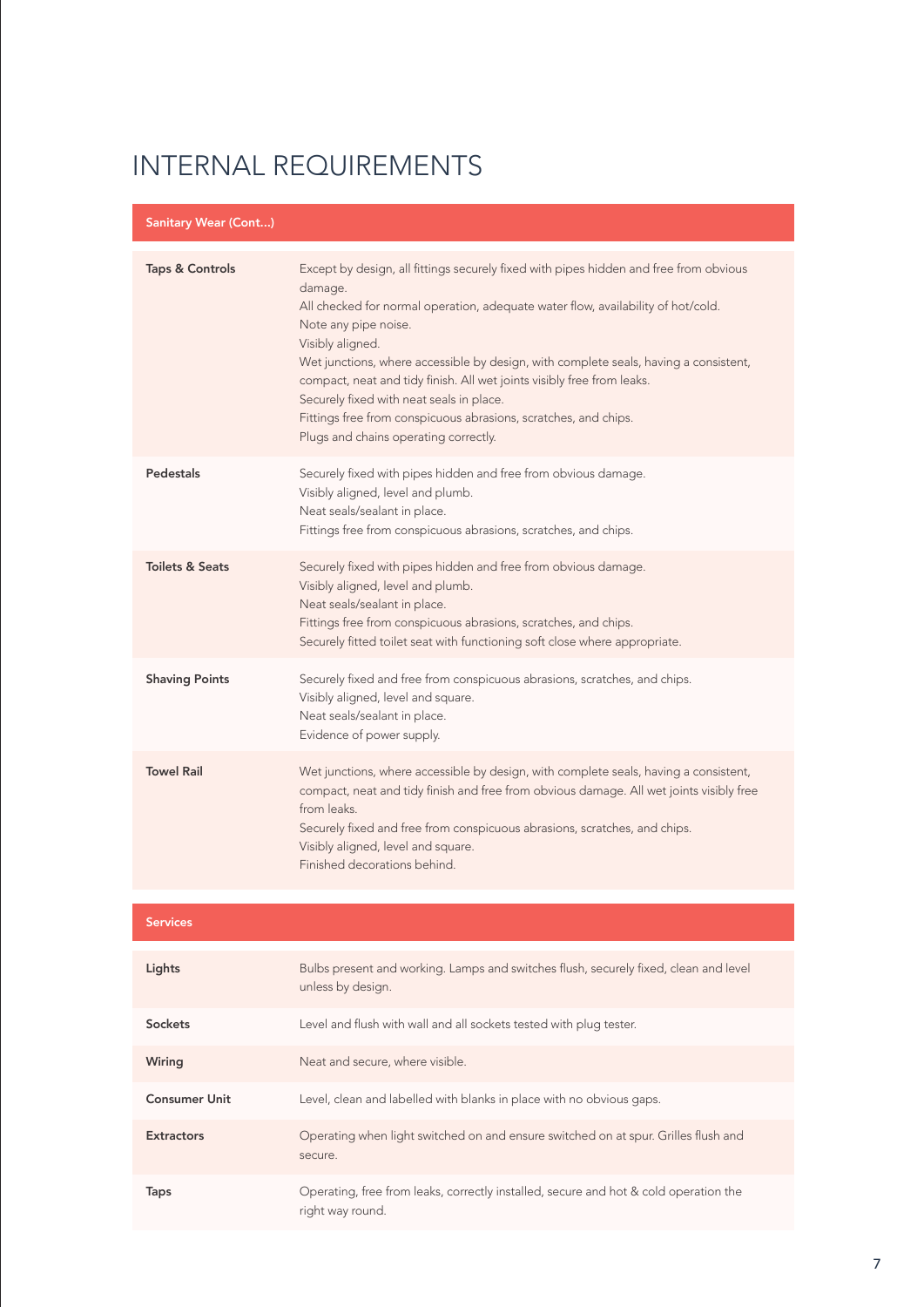| Services (Cont)                        |                                                                                                                                                                   |
|----------------------------------------|-------------------------------------------------------------------------------------------------------------------------------------------------------------------|
| Heating                                | Operating and free from undue noise.                                                                                                                              |
| <b>Boiler</b>                          | Working, casing undamaged, pipework tidy and concealed, free from unusual noise, flue<br>sealed and labelled with signature confirmation of correct installation. |
| <b>Radiators</b>                       | Operational, undamaged, level, finished decorations behind, free from leaks.                                                                                      |
| <b>Hot Water Tank</b>                  | Free from leaks, installer signed label, working.                                                                                                                 |
| <b>Cold Water Tank</b>                 | Free from leaks, lid present, insulation present.                                                                                                                 |
| Smoke / Heat /<br><b>CO2 Detectors</b> | Present, power light on, check operation                                                                                                                          |
| Entryphone                             | Present where specified, power light on, check operation where possible                                                                                           |
| <b>Security Alarm</b>                  | Present where specified, check operation                                                                                                                          |
| Doorbell                               | Present where specified, check operation                                                                                                                          |

| <b>Appliances</b>      |                                                                                                                      |
|------------------------|----------------------------------------------------------------------------------------------------------------------|
|                        |                                                                                                                      |
| Hob / Cooker           | Check operation. Isolation switches correctly labelled where applicable.                                             |
| Fridge / Freezer       | Check operation. Isolation switches correctly labelled where applicable.                                             |
| <b>Dishwasher</b>      | Check operation and drains correctly. Isolation switches correctly labelled where applicable.                        |
| <b>Washing Machine</b> | Check operation, travel bar removed and drains correctly. Isolation switches correctly<br>labelled where applicable. |
| Other                  | Check operation.                                                                                                     |

*Please List*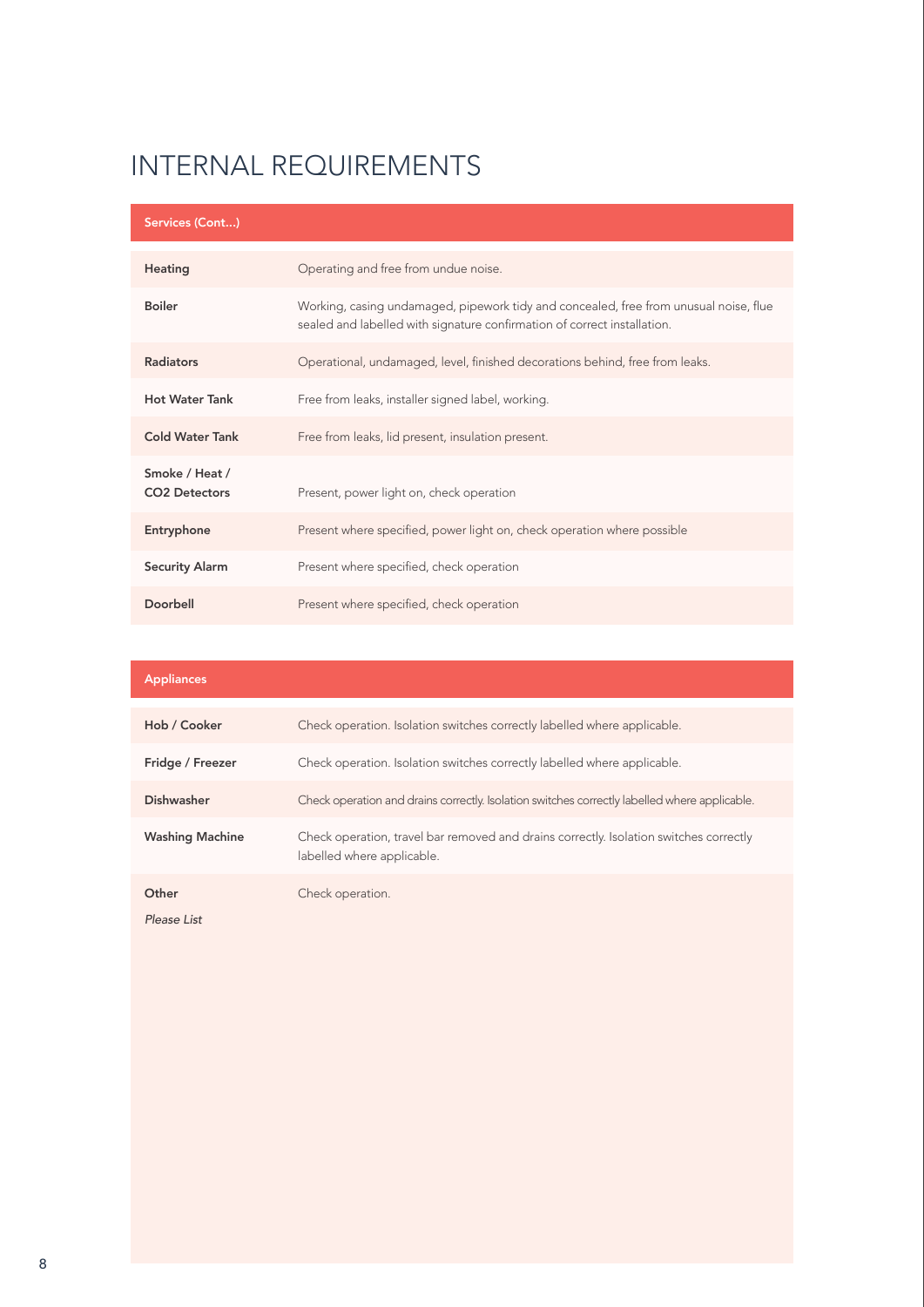# ROOM BY ROOM INSPECTION *[Delete/strikethrough those that do not apply]*

| Room               | Comments/actions required to meet standard | Standard achieved |
|--------------------|--------------------------------------------|-------------------|
| Porch              |                                            |                   |
| Hallway            |                                            |                   |
| Living Room        |                                            |                   |
| <b>Dining Room</b> |                                            |                   |
| Study              |                                            |                   |
| Kitchen            |                                            |                   |
| Utility            |                                            |                   |
| Conservatory       |                                            |                   |
| WC                 |                                            |                   |
| Main bedroom       |                                            |                   |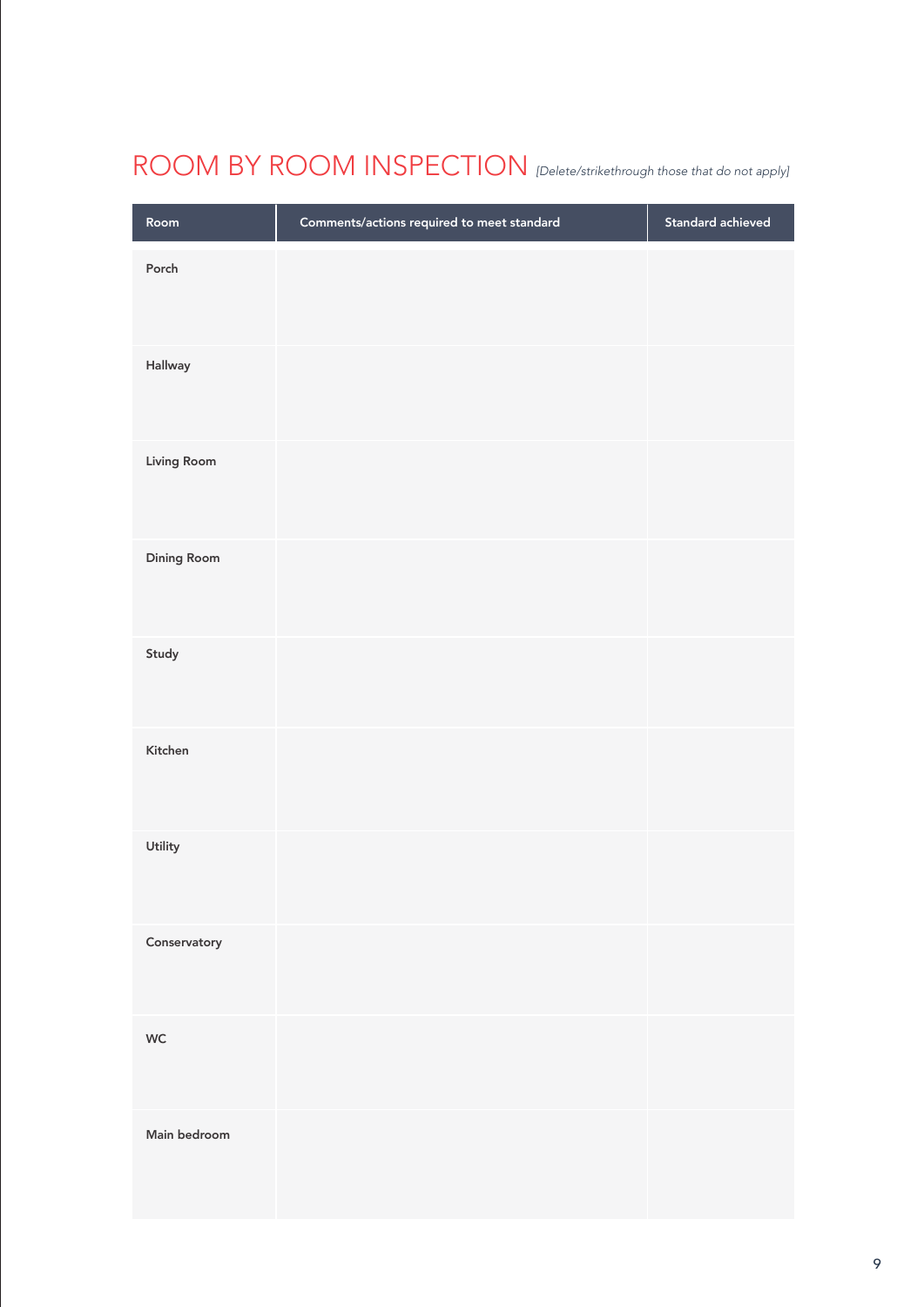# ROOM BY ROOM INSPECTION *[Delete/strikethrough those that do not apply]*

| Room            | Comments/actions required to meet standard | Standard achieved |
|-----------------|--------------------------------------------|-------------------|
| Bedroom 2       |                                            |                   |
| Bedroom 3       |                                            |                   |
| Bedroom 4       |                                            |                   |
| Bedroom 5       |                                            |                   |
| Ensuite 1       |                                            |                   |
| Ensuite 2       |                                            |                   |
| Bathroom 1      |                                            |                   |
| Bathroom 2      |                                            |                   |
| Airing Cupboard |                                            |                   |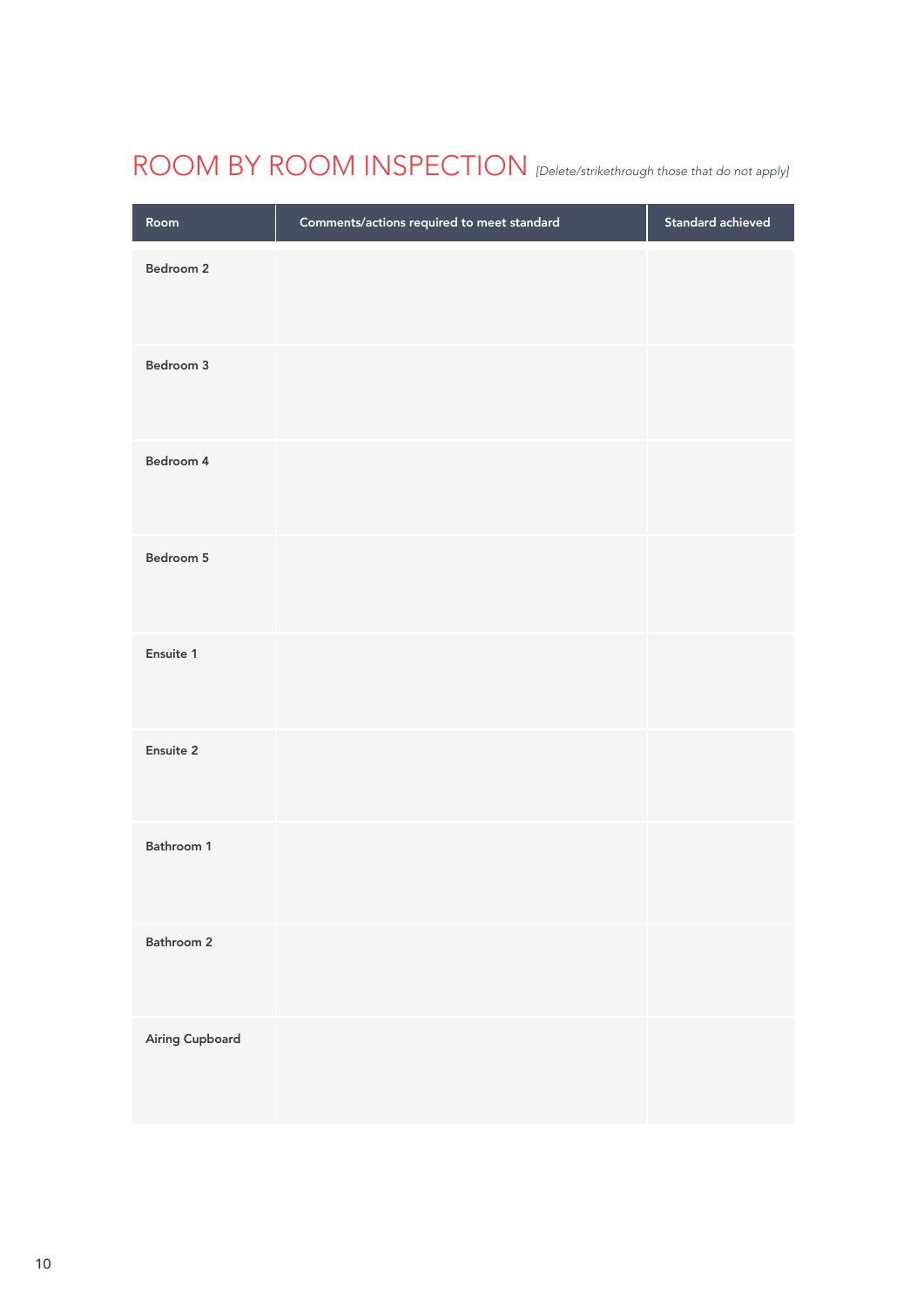Flashings Properly sealed and tidy finish

| <b>External Element</b>    |                                                                                                                                                                                                                                                                                                                                     | <b>Comments/actions</b><br>required to meet standard |
|----------------------------|-------------------------------------------------------------------------------------------------------------------------------------------------------------------------------------------------------------------------------------------------------------------------------------------------------------------------------------|------------------------------------------------------|
| General                    |                                                                                                                                                                                                                                                                                                                                     |                                                      |
| <b>Health &amp; Safety</b> | No open excavations, potholes, discarded materials or<br>trip hazards on plot.                                                                                                                                                                                                                                                      |                                                      |
| Scaffolding                | Removed from plot.                                                                                                                                                                                                                                                                                                                  |                                                      |
| Roads & Footpaths          | Base layer installed (minimum). Lit. No trip hazards.                                                                                                                                                                                                                                                                               |                                                      |
| <b>Tidiness</b>            | Review of general environment.                                                                                                                                                                                                                                                                                                      |                                                      |
| <b>Walls</b>               |                                                                                                                                                                                                                                                                                                                                     |                                                      |
| <b>Bricks &amp; Mortar</b> | Consistent in texture, finish, colour and excessive colour<br>banding. Free from chips and marks greater than 15mm<br>in diameter except by design. Plumb, and straight on<br>plan and in section. Bed joints straight horizontally and<br>vertically, except by design.                                                            |                                                      |
| Render                     | Consistent texture, finish and colour, flat and free from crazing<br>Maximum 0.2 mm width cracking permitted                                                                                                                                                                                                                        |                                                      |
| Cladding                   | Consistent in finish and colour.                                                                                                                                                                                                                                                                                                    |                                                      |
| <b>Tile Hanging</b>        | Consistent in finish and colour.                                                                                                                                                                                                                                                                                                    |                                                      |
| <b>Expansion Joints</b>    | Filled, tidy and clean, full height.                                                                                                                                                                                                                                                                                                |                                                      |
| Weeps                      | Consistently installed, clean                                                                                                                                                                                                                                                                                                       |                                                      |
| <b>Air Bricks</b>          | Correctly installed, clean and undamaged.                                                                                                                                                                                                                                                                                           |                                                      |
| <b>DPC</b>                 | Level. Min 150mm above finished ground level where<br>visible and applicable.                                                                                                                                                                                                                                                       |                                                      |
| <b>Flashings</b>           | Properly sealed and tidy finish                                                                                                                                                                                                                                                                                                     |                                                      |
|                            |                                                                                                                                                                                                                                                                                                                                     |                                                      |
| <b>Chimneys</b>            |                                                                                                                                                                                                                                                                                                                                     |                                                      |
| <b>Bricks &amp; Mortar</b> | Consistent in texture, finish, colour and excessive colour<br>banding. Free from chips and marks greater than 15mm<br>in diameter except by design. Plumb, and straight on plan<br>and in section. Bed joints straight horizontally and vertically,<br>except by design.<br>Free from mortar splashes and spread. Free from cracks. |                                                      |
| Render                     | Consistent texture, finish and colour, flat and free from crazing                                                                                                                                                                                                                                                                   |                                                      |
| Post / Terminals           | Straight and secure                                                                                                                                                                                                                                                                                                                 |                                                      |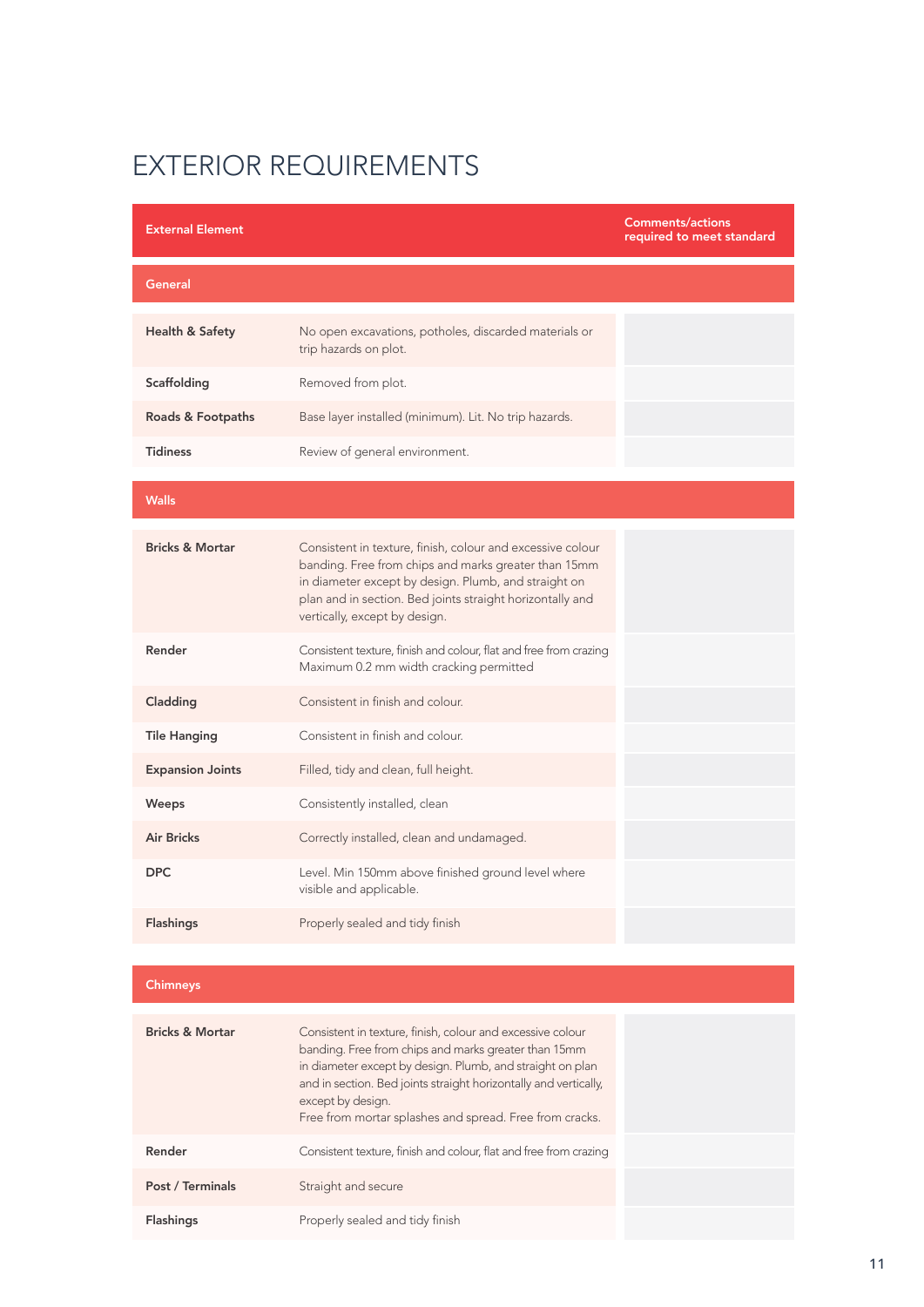| <b>External Element</b> |                                                                                                                                                                             | <b>Comments/actions</b><br>required to meet standard |
|-------------------------|-----------------------------------------------------------------------------------------------------------------------------------------------------------------------------|------------------------------------------------------|
| <b>Roof</b>             |                                                                                                                                                                             |                                                      |
| <b>Tiles / Ridges</b>   | Uniform in texture, finish, colour and free from excessive<br>colour banding, except by design. Free from cracked or<br>slipped tiles/slates.                               |                                                      |
| Flat                    | Smooth and uniform in colour, texture and finish. Joints<br>sealed. A ladder may be used to view surfaces less than<br>3 metres above ground level.                         |                                                      |
| Leadwork                | Properly sealed and tidy finish                                                                                                                                             |                                                      |
| Joinery                 |                                                                                                                                                                             |                                                      |
|                         | Facias, soffits and bargeboards uniform in texture,<br>finish, colour and excessive colour banding, except<br>by design and in place with clips                             |                                                      |
| <b>Gutters</b>          |                                                                                                                                                                             |                                                      |
| <b>Gutters</b>          | Securely fixed and free from kinks, dips, gaps, and leaks.<br>[Note: Leaks cannot be checked in dry weather]                                                                |                                                      |
| Downpipes               | Securely fixed and free from damage, kinks, dips, gaps, and<br>leaks. [Note: Leaks cannot be checked in dry weather]                                                        |                                                      |
| <b>Butts</b>            | Securely fixed and free from kinks, dips, gaps, and leaks.<br>[Note: Leaks cannot be checked in dry weather]                                                                |                                                      |
| <b>Balconies</b>        |                                                                                                                                                                             |                                                      |
|                         | Clean. Railings securely fitted and with consistent finish.                                                                                                                 |                                                      |
| <b>Porches</b>          |                                                                                                                                                                             |                                                      |
|                         | Correctly tied/sealed to main walls. Doors and windows<br>operating lockable & scratch free with ironmongery<br>intact. Assess as for other internal and external elements. |                                                      |
| <b>Conservatories</b>   |                                                                                                                                                                             |                                                      |
|                         | Correctly tied/sealed to main walls. Doors and windows<br>operating lockable & scratch free with ironmongery<br>intact. Assess as for other internal and external elements. |                                                      |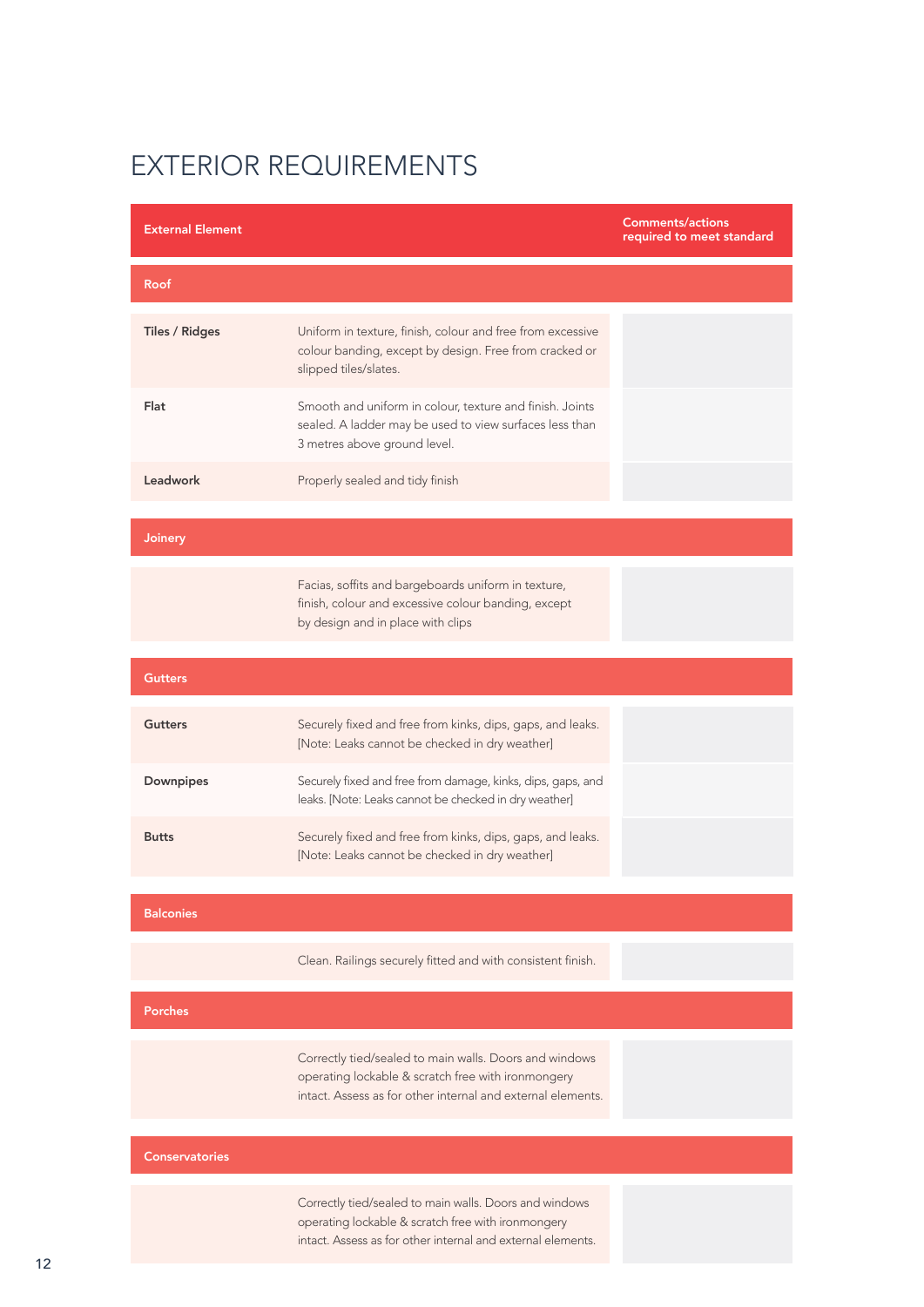| <b>External Element</b>      |                                                                                                                                                                                                                                                                          | <b>Comments/actions</b><br>required to meet standard |
|------------------------------|--------------------------------------------------------------------------------------------------------------------------------------------------------------------------------------------------------------------------------------------------------------------------|------------------------------------------------------|
| <b>Garages</b>               |                                                                                                                                                                                                                                                                          |                                                      |
| Walls                        | Consistent in texture, finish, colour and excessive colour<br>banding. Free from chips and marks greater than 15mm<br>in diameter except by design. Plumb, and straight on<br>plan and in section. Bed joints straight horizontally and<br>vertically, except by design. |                                                      |
| <b>Floors</b>                | Reasonably level except by design.                                                                                                                                                                                                                                       |                                                      |
| Roofs                        | Uniform in texture, finish, colour, except by design.                                                                                                                                                                                                                    |                                                      |
| <b>Doors</b>                 | Operating, lockable, dent & scratch free with<br>ironmongery / security chain intact. Frame secure and<br>undamaged. Prevents water ingress at base & not<br>fouling floor. Threshold seal on personnel doors.                                                           |                                                      |
| <b>Windows</b>               | Undamaged and with consistent, even finish. Reveals<br>square with even heads and sills. Frames undistorted<br>and plumb. Suitable seal around perimeter. Sill end caps<br>present. Stone sills free from chips, abrasions, and stains                                   |                                                      |
| <b>Services</b>              | Where applicable, light fittings, switches and sockets<br>should be clean, level and in working order. Any conduit<br>should be level and clean. Exposed cables are to be<br>clipped and level, giving a tidy finish                                                     |                                                      |
| <b>Surfaces</b>              |                                                                                                                                                                                                                                                                          |                                                      |
| <b>Paths &amp; Driveways</b> | Reasonably level and stable except by design.<br>Complete, even surface finish for texture and colour<br>except by design, appropriate drainage (away from<br>property).                                                                                                 |                                                      |
| Edgings & Kerbs              | Free from tip hazards. Securely fixed and level according<br>to design.                                                                                                                                                                                                  |                                                      |
| Lawns                        | Free from dead areas and visible flooding. Free from<br>rubbish and debris.                                                                                                                                                                                              |                                                      |
| <b>Steps</b>                 | Rises even and as design.                                                                                                                                                                                                                                                |                                                      |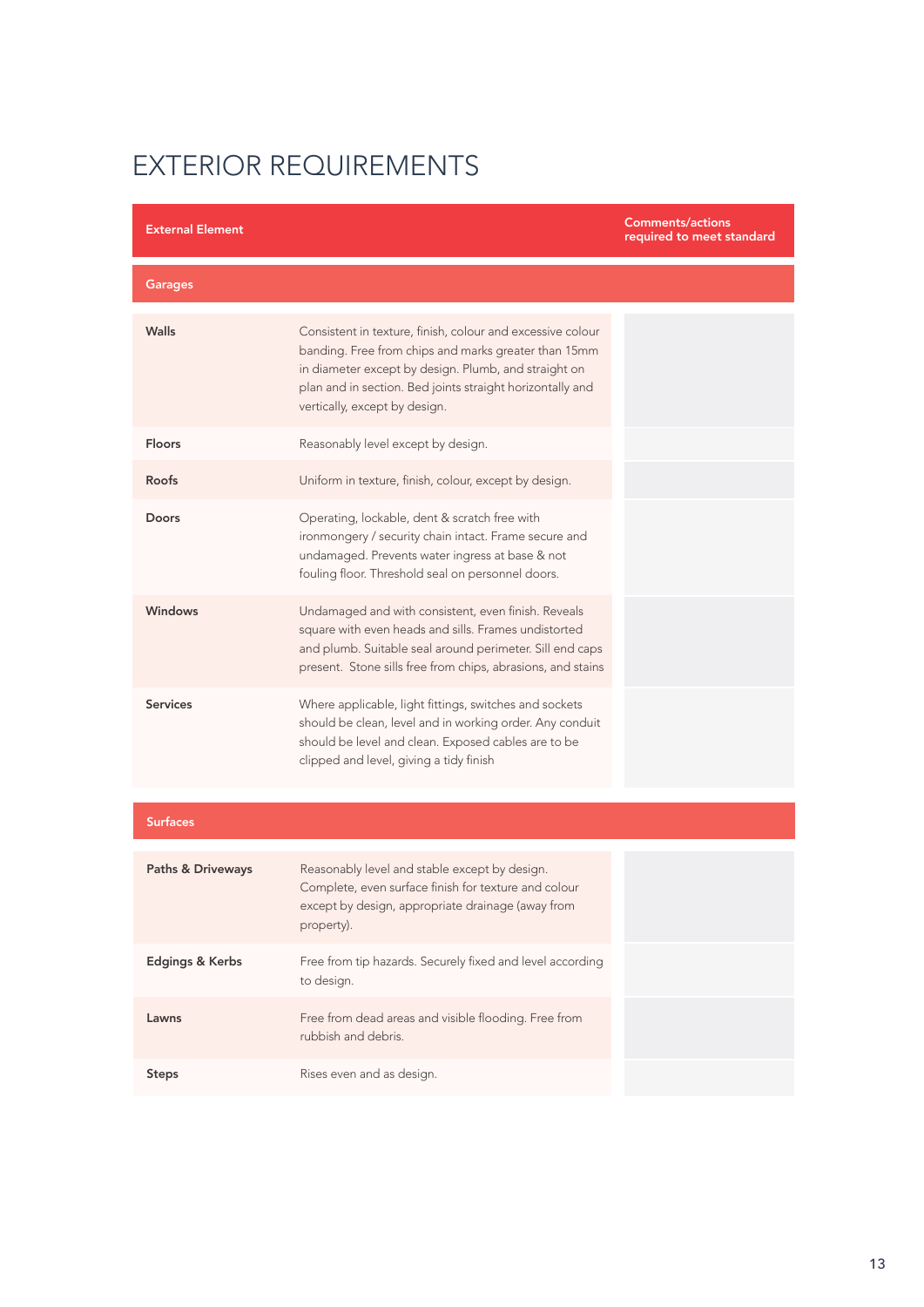| <b>External Element</b> |                                                                                                                                                                                                                                                         | <b>Comments/actions</b><br>required to meet standard |
|-------------------------|---------------------------------------------------------------------------------------------------------------------------------------------------------------------------------------------------------------------------------------------------------|------------------------------------------------------|
| <b>Drains</b>           |                                                                                                                                                                                                                                                         |                                                      |
|                         | Inspection chambers level, fixings in place, free from<br>mortar or other surface coating debris. Lift and inspect<br>internally for spoil, damage, flush water through.                                                                                |                                                      |
| <b>Vents</b>            |                                                                                                                                                                                                                                                         |                                                      |
| <b>Extractors</b>       | Securely fixed, tidy and sealed.                                                                                                                                                                                                                        |                                                      |
| <b>Flues</b>            | Securely fixed, tidy and sealed.                                                                                                                                                                                                                        |                                                      |
| <b>Windows</b>          |                                                                                                                                                                                                                                                         |                                                      |
|                         | Undamaged and with consistent, even finish. Reveals<br>square with even heads and sills. Frames undistorted<br>and plumb. Suitable seal around perimeter. Sill end caps<br>present. Stone sills free from chips, abrasions, and stains.                 |                                                      |
| <b>Doors</b>            |                                                                                                                                                                                                                                                         |                                                      |
|                         | Door furniture operating and fitted square. Opens/closes<br>without fouling. Undamaged and with consistent, even<br>finish. Reveals square with even heads and sills. Frames<br>undistorted and plumb. Suitable seal around perimeter.<br>Keys present. |                                                      |
| Services                |                                                                                                                                                                                                                                                         |                                                      |
| <b>Taps</b>             | Securely fixed, Operating and with acceptable flow.                                                                                                                                                                                                     |                                                      |
| Lights                  | Bulbs present and working. Lamps and switches flush,<br>securely fixed, clean and level unless by design.                                                                                                                                               |                                                      |
| <b>Meter Boxes</b>      | Securely fixed, level, clean, pipework sealed at entry points                                                                                                                                                                                           |                                                      |
| Pipes                   | Securely fixed                                                                                                                                                                                                                                          |                                                      |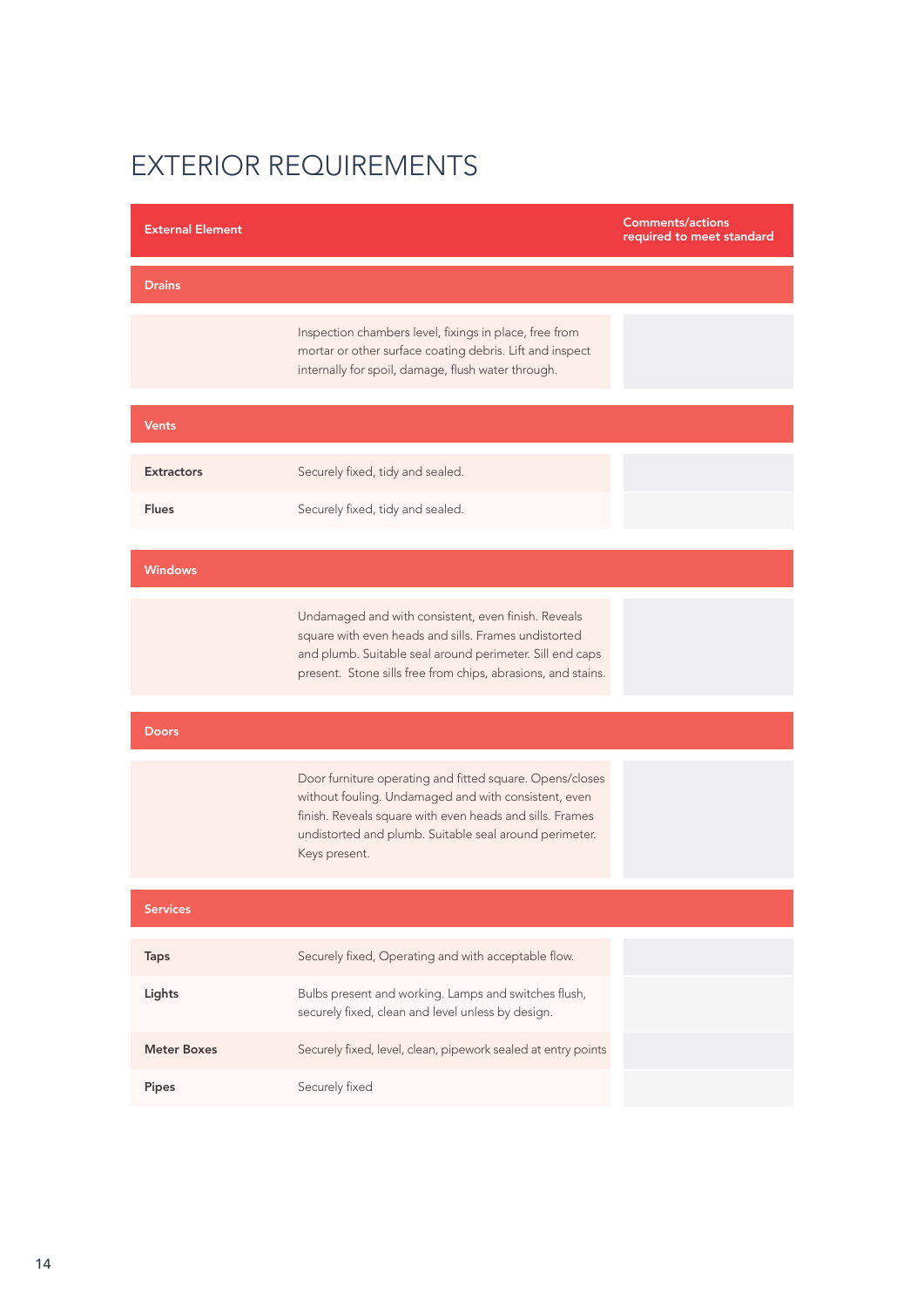| <b>External Element</b>      |                                                                                                                                                                                            | <b>Comments/actions</b><br>required to meet standard |
|------------------------------|--------------------------------------------------------------------------------------------------------------------------------------------------------------------------------------------|------------------------------------------------------|
| <b>Services</b>              |                                                                                                                                                                                            |                                                      |
| <b>Sheds</b>                 | Consistent and even finish. Doors and windows open/<br>close without fouling. Roof coverings complete and with<br>a consistent finish free from holes and leaks.                           |                                                      |
| <b>Greenhouses</b>           | Consistent and even finish. Doors and windows open/<br>close without fouling. Roof coverings complete and with<br>a consistent finish free from holes and leaks.                           |                                                      |
| <b>Bin Stores</b>            | Consistent and even finish. Doors and windows open/<br>close without fouling. Roof coverings complete and with<br>a consistent finish free from holes and leaks.                           |                                                      |
| <b>Bike Stores</b>           | Consistent and even finish. Doors and windows open/<br>close without fouling. Roof coverings complete and with<br>a consistent finish free from holes and leaks.                           |                                                      |
| <b>Boundaries</b>            |                                                                                                                                                                                            |                                                      |
| <b>Fences</b>                | Consistent and even finish, free from damage, with<br>timbers treated where applicable. Gates square and<br>aligned, open and close freely. Hinges, catches and<br>locks operate smoothly. |                                                      |
| Walls                        | Consistent and even finish, free from damage, with<br>timbers treated where applicable. Gates square and<br>aligned, open and close freely. Hinges, catches and<br>locks operate smoothly. |                                                      |
| Gates                        | Consistent and even finish, free from damage, with<br>timbers treated where applicable. Gates square and<br>aligned, open and close freely. Hinges, catches and<br>locks operate smoothly. |                                                      |
| Other                        |                                                                                                                                                                                            |                                                      |
| <b>Air Source Heat Pumps</b> | Where included within the sale check that have been<br>installed                                                                                                                           |                                                      |
| <b>PV Panels</b>             | Where included within the sale check that have been<br>installed                                                                                                                           |                                                      |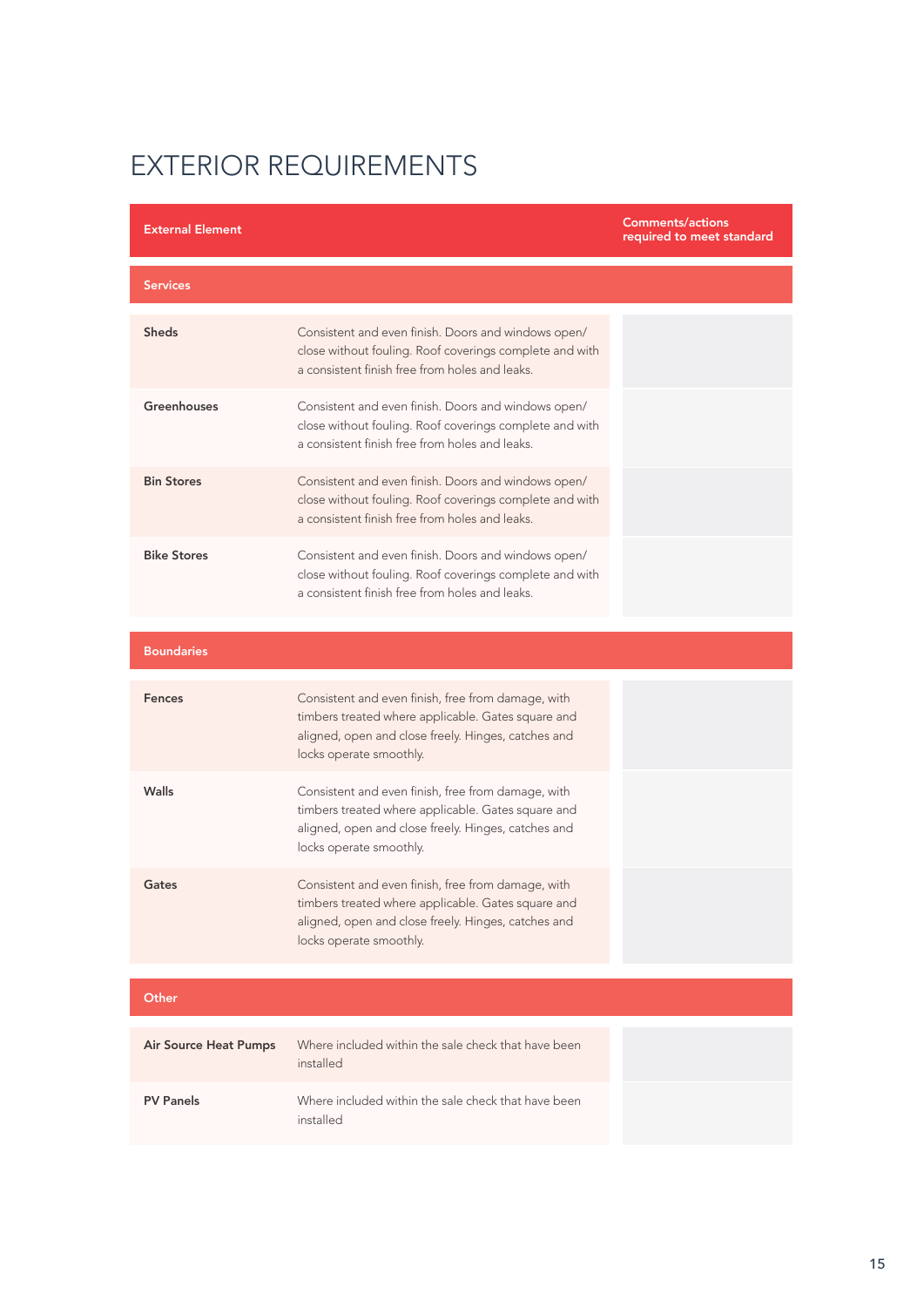# OTHER NOTES